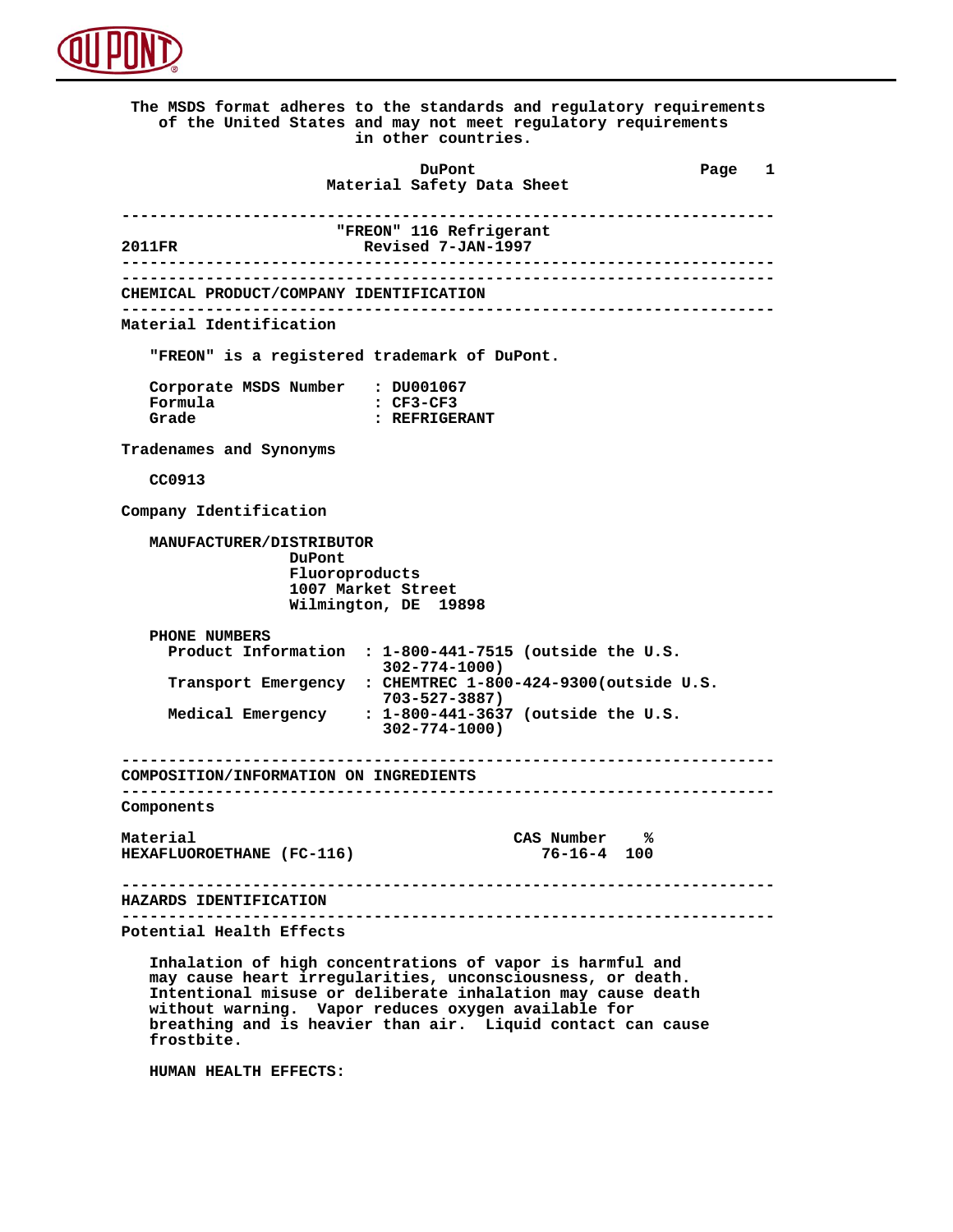# **2011FR DuPont Page 2 Material Safety Data Sheet**

# **(HAZARDS IDENTIFICATION - Continued)**

 **Skin contact with the liquid can cause frostbite. Prolonged skin contact may cause temporary tingling, numbness, coldness, or drying of skin. Eye contact with the liquid may initially include mild eye irritation with discomfort, tearing, or blurring of vision.**

 **Inhalation may include nonspecific discomfort such as nausea, headache, or weakness. Inhalation of high concentrations may include temporary nervous system depression with anesthetic effects such as dizziness, headache, confusion, incoordination, and loss of consciousness; temporary alteration of the heart's electrical activity with irregular pulse, palpitations, or inadequate circulation.**

 **Individuals with preexisting diseases of the central nervous system or cardiovascular system may have increased susceptibility to the toxicity of excessive exposures.**

# **Carcinogenicity Information**

 **None of the components present in this material at concentrations equal to or greater than 0.1% are listed by IARC, NTP, OSHA or ACGIH as a carcinogen.**

#### **---------------------------------------------------------------------- FIRST AID MEASURES**

#### **----------------------------------------------------------------------**

 **First Aid**

#### **INHALATION**

 **If inhaled, immediately remove to fresh air. Keep person calm. If not breathing, give artificial respiration. If breathing is difficult, give oxygen. Call a physician.**

#### **SKIN CONTACT**

 **Flush skin with water for at least 15 minutes. Treat for frostbite if necessary by gently warming the affected area. Get medical attention if irritation is present.**

# **EYE CONTACT**

 **In case of contact, immediately flush eyes with plenty of water for at least 15 minutes. Call a physician.**

# **INGESTION**

 **Ingestion is not considered a potential route of exposure.**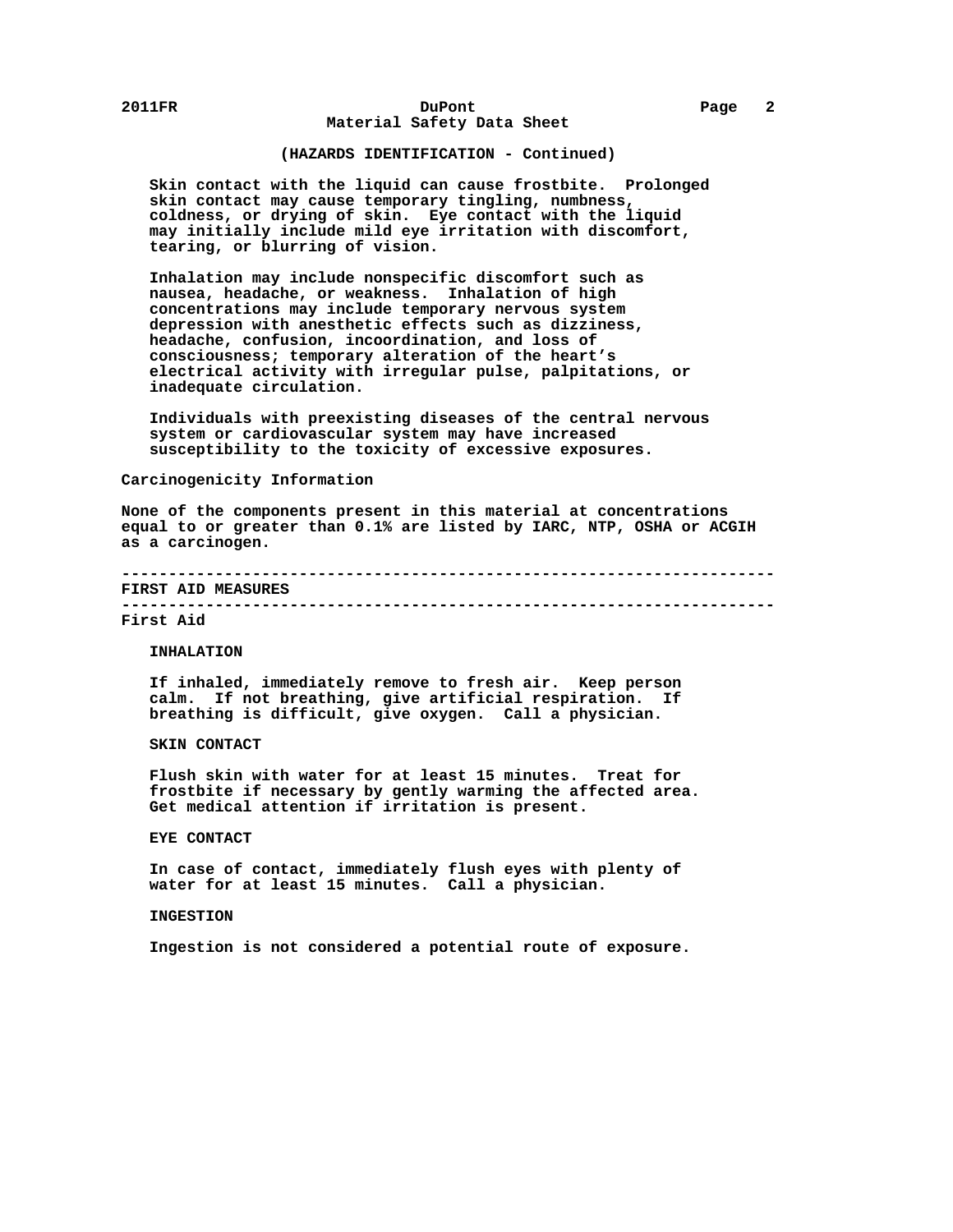**(FIRST AID MEASURES - Continued)**

 **Notes to Physicians**

 **Because of possible disturbances of cardiac rhythm, catecholamine drugs, such as epinephrine, should only be used with special caution in situations of emergency life support.**

```
 ----------------------------------------------------------------------
 FIRE FIGHTING MEASURES
```
 **----------------------------------------------------------------------**

 **Flammable Properties**

| Flash Point                          | : Will not burn         |
|--------------------------------------|-------------------------|
| Method                               | : TOC                   |
| Flammable limits in Air, % by Volume |                         |
| LEL                                  | : Not applicable        |
| UEL                                  | : Not applicable        |
| Autoignition                         | : $>870$ C ( $>1598$ F) |
| Autodecomposition                    | : Not determined        |

 **Fire and Explosion Hazards:**

 **Cylinders are equipped with pressure and temperature relief devices, but still may rupture under fire conditions. Decomposition may occur.**

 **Extinguishing Media**

 **As appropriate for combustibles in area.**

 **Fire Fighting Instructions**

 **Use water spray or fog to cool containers. Self-contained breathing apparatus (SCBA) is required if cylinders rupture or release under fire conditions.**

```
 ----------------------------------------------------------------------
```

```
 ACCIDENTAL RELEASE MEASURES
```

```
 ----------------------------------------------------------------------
```
 **Safeguards (Personnel)**

 **NOTE: Review FIRE FIGHTING MEASURES and HANDLING (PERSONNEL) sections before proceeding with clean-up. Use appropriate PERSONAL PROTECTIVE EQUIPMENT during clean-up.**

 **Accidental Release Measures**

 **Ventilate area, especially low or enclosed places where heavy vapors might collect. Remove open flames. Wear self-contained breathing apparatus (SCBA) for large spills or when a release occurs.**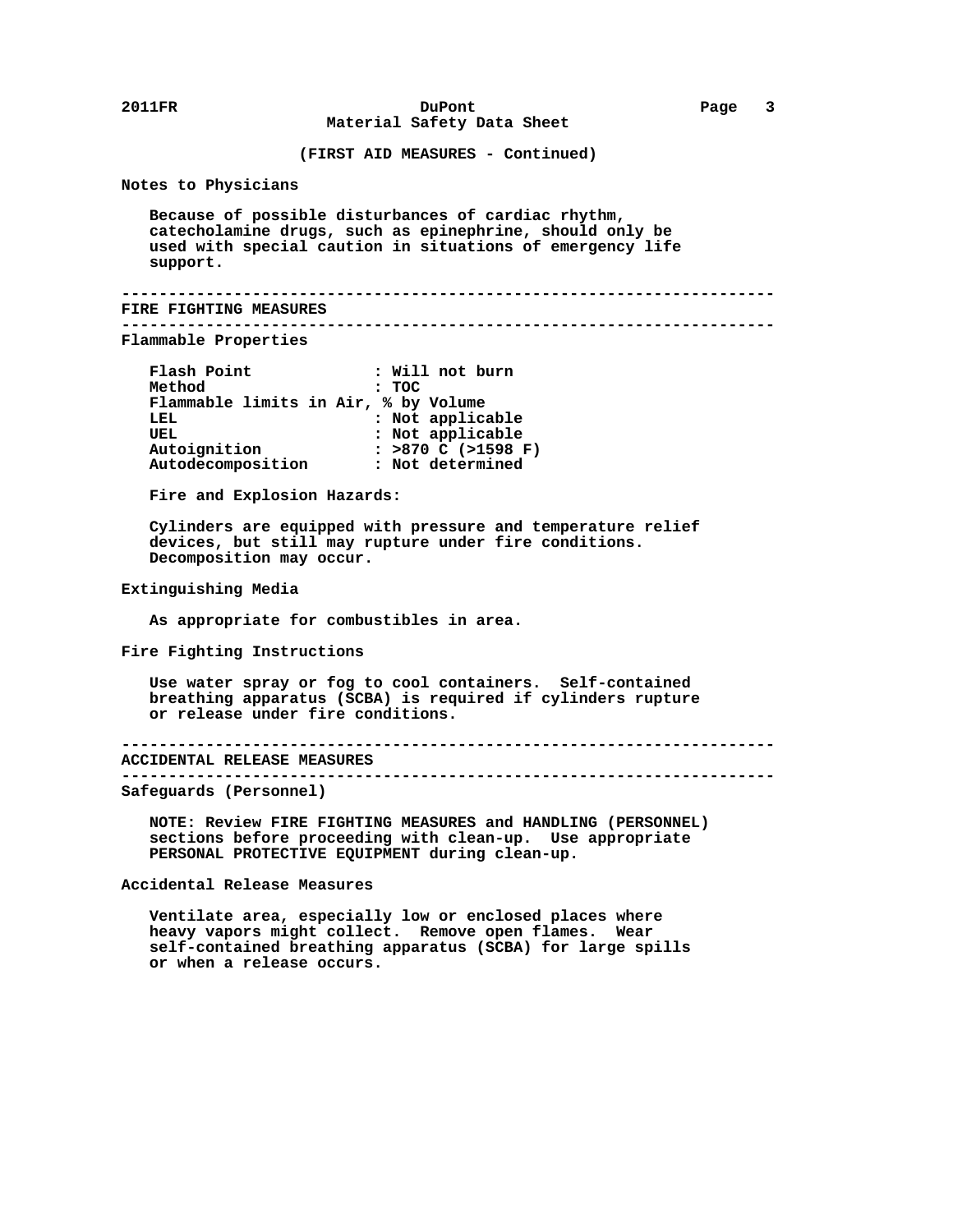**---------------------------------------------------------------------- HANDLING AND STORAGE ---------------------------------------------------------------------- Handling (Personnel) Avoid breathing high concentrations of vapor. Avoid contact of skin or eyes with liquid or cold vapors. Use with sufficient ventilation to keep employee exposure below recommended limits. Storage Store containers in a clean, dry area. Do not heat above 52 C (125 F). ---------------------------------------------------------------------- EXPOSURE CONTROLS/PERSONAL PROTECTION ---------------------------------------------------------------------- Engineering Controls Normal ventilation for standard manufacturing procedures is generally adequate. Local exhaust should be used when large amounts are released. Mechanical ventilation should be used in low or enclosed places. Personal Protective Equipment Impervious gloves and chemical splash goggles should be worn when handling liquid. Under normal conditions, no respiratory protection is required when using this product. Self-contained breathing apparatus (SCBA) is required if a spill occurs. Exposure Guidelines Applicable Exposure Limits HEXAFLUOROETHANE (FC-116) PEL (OSHA) : None Established TLV (ACGIH) : None Established** AEL \* (DuPont) : 1000 ppm, 8 & 12 Hr. TWA  **\* AEL is DuPont's Acceptable Exposure Limit. Where governmentally imposed occupational exposure limits which are lower than the AEL are in effect, such limits shall take precedence. ---------------------------------------------------------------------- PHYSICAL AND CHEMICAL PROPERTIES ---------------------------------------------------------------------- Physical Data Boiling Point : -78.3 C (-108.9 F) :** 439 psia @ 19.7 C (67.5 F) C (67.5 deg F)<br>: 4.8 (Air=1.0) Vapor Pressure : 439 psia<br>
Vapor Density : 4.8 (Air<br>
% Volatiles : 100 WT%  $%$  Volatiles<br>Odor  **Odor : Slight ethereal Form : Liquefied gas**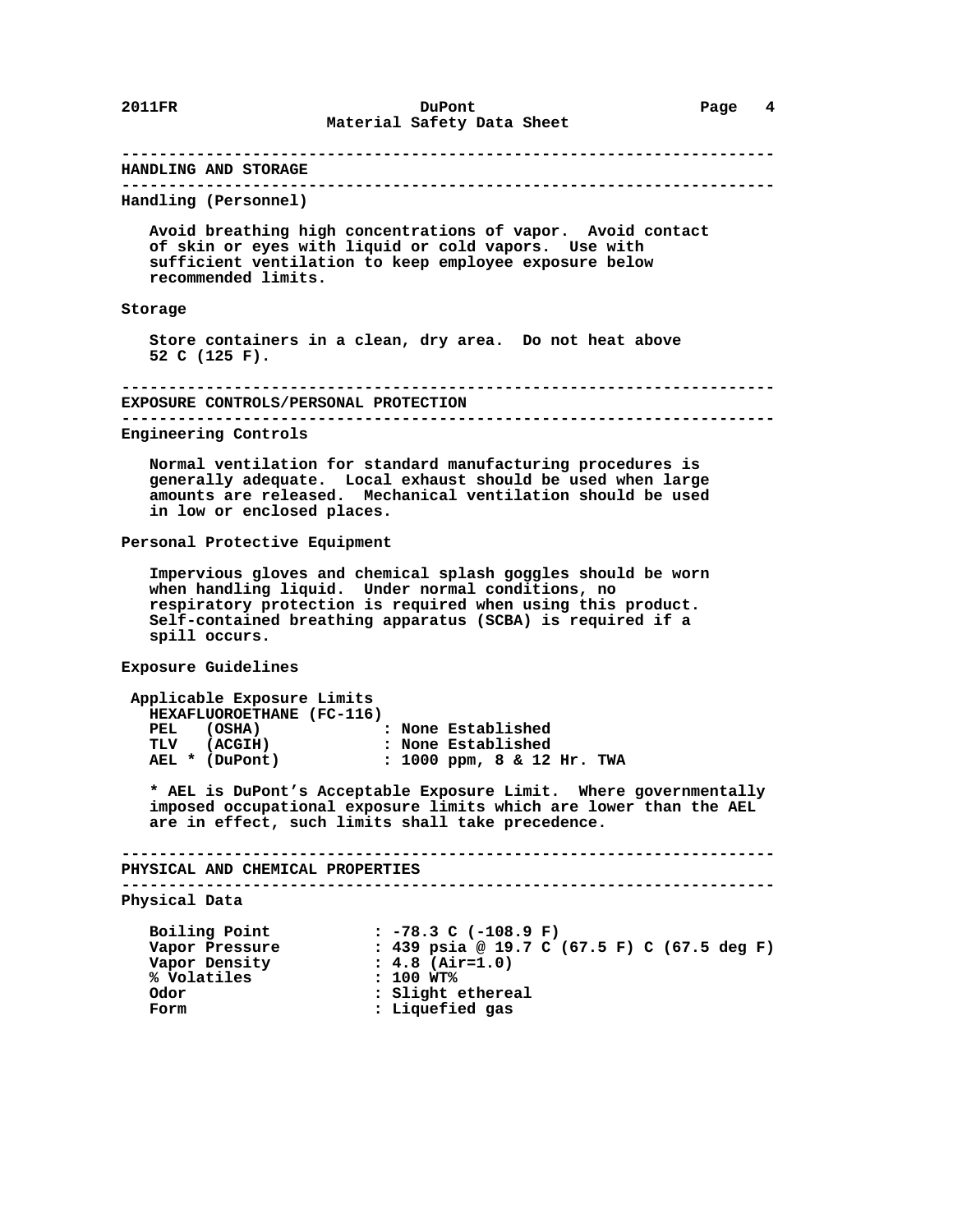# **(PHYSICAL AND CHEMICAL PROPERTIES - Continued)**

| Color   | : Clear, colorless                                                    |
|---------|-----------------------------------------------------------------------|
| Density | : 1.57 $q/cm3$ @ -78 C (-108 F) - Liquid C<br>$(-109$ deg F) - Liquid |

 **---------------------------------------------------------------------- STABILITY AND REACTIVITY**

 **----------------------------------------------------------------------**

 **Chemical Stability**

 **Material is stable. However, avoid open flames and high temperatures.**

 **Incompatibility with Other Materials**

 **Incompatible with alkali or alkaline earth metals- powdered Al, Zn, Be, etc.**

 **Decomposition**

 **Decomposition products are hazardous. This material can be decomposed by high temperatures (open flames, glowing metal surfaces, etc.) forming hydrofluoric acid and possibly carbonyl fluoride.**

#### **Polymerization**

 **Polymerization will not occur.**

 **---------------------------------------------------------------------- TOXICOLOGICAL INFORMATION**

 **----------------------------------------------------------------------**

 **Animal Data**

 **Inhalation 4-hour LC50: >800,000 ppm in rats**

 **Effects observed in animals by inhalation include decreased growth rate, pulmonary changes, irregular respiration, increased urine volume and creatinine, reversible pathological changes in the kidneys, and increased urinary fluoride concentration. One study showed no arrhythmogenic effects in dogs at a concentration of 20% "Freon" 116, while another study did show some arrhythmogenic effects in both guinea pigs and dogs. Long-term inhalation exposures resulted in an initial decrease in growth rate, but no other adverse changes were noted. No animal test reports are available to define carcinogenic, developmental, or reproductive hazards. The compound does not produce genetic damage in bacterial cell cultures but has not been tested in animals.**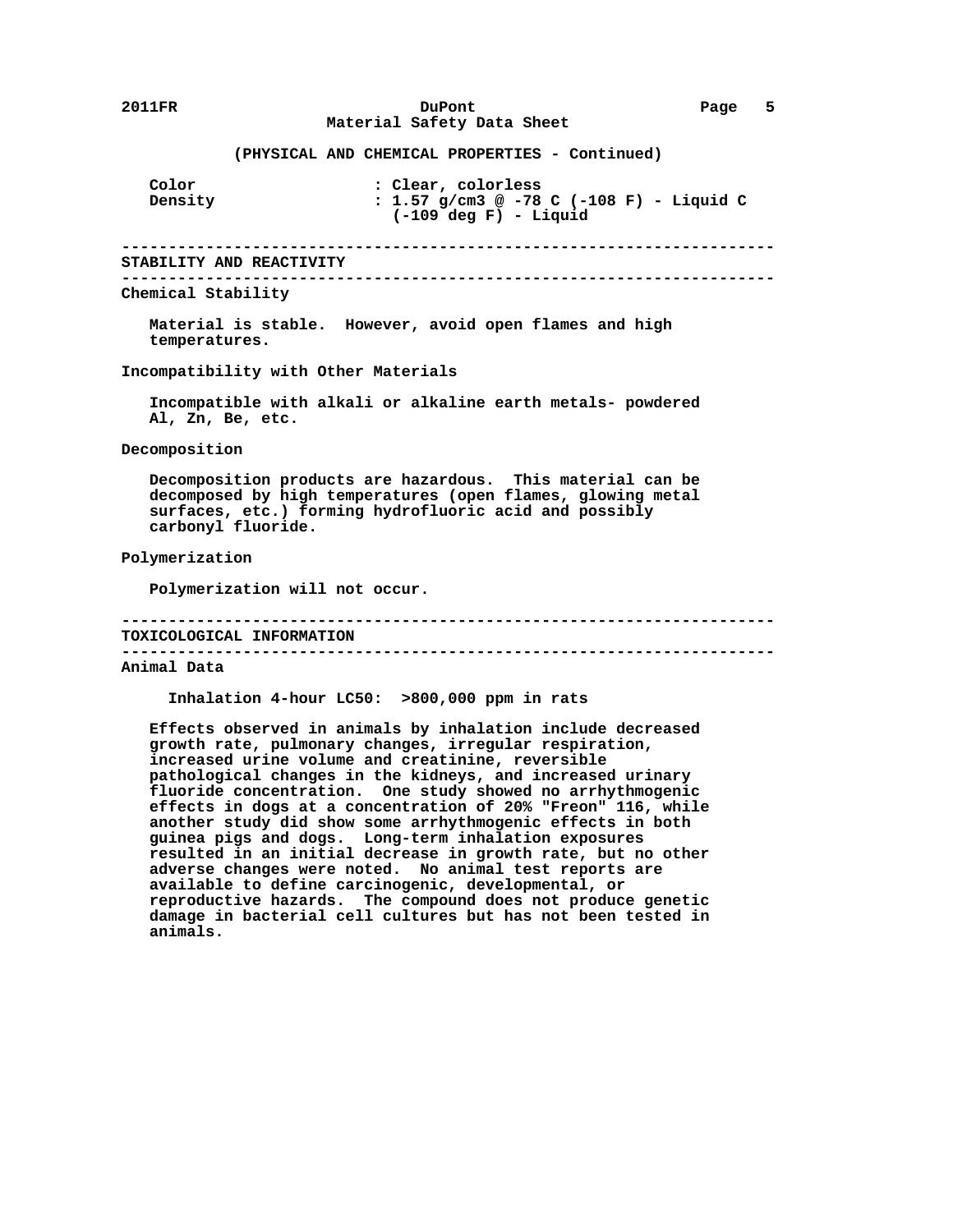**---------------------------------------------------------------------- DISPOSAL CONSIDERATIONS ---------------------------------------------------------------------- Waste Disposal Comply with Federal, State, and local regulations. Reclaim by distillation or remove to a permitted waste disposal facility. ---------------------------------------------------------------------- TRANSPORTATION INFORMATION ---------------------------------------------------------------------- # Shipping Information DOT/IMO/IATA Proper Shipping Name : HEXAFLUOROETHANE, COMPRESSED Hazard Class : 2.2 UN No. : 2193 Shipping Label : Nonflammable Gas Shipping Containers: Cylinders ---------------------------------------------------------------------- REGULATORY INFORMATION ---------------------------------------------------------------------- U.S. Federal Regulations TSCA Inventory Status : Reported/Included. TITLE III HAZARD CLASSIFICATIONS SECTIONS 311, 312 Acute : Yes Chronic : No Fire : No Reactivity : No Pressure : Yes HAZARDOUS CHEMICAL LISTS SARA Extremely Hazardous Substance - No CERCLA Hazardous Substance - No SARA Toxic Chemical - No ---------------------------------------------------------------------- OTHER INFORMATION ---------------------------------------------------------------------- NFPA, NPCA-HMIS NPCA-HMIS Rating Health** : 1<br>**Flammability** : 0 Flammability : 0<br>Reactivity : 1  **Reactivity : 1**